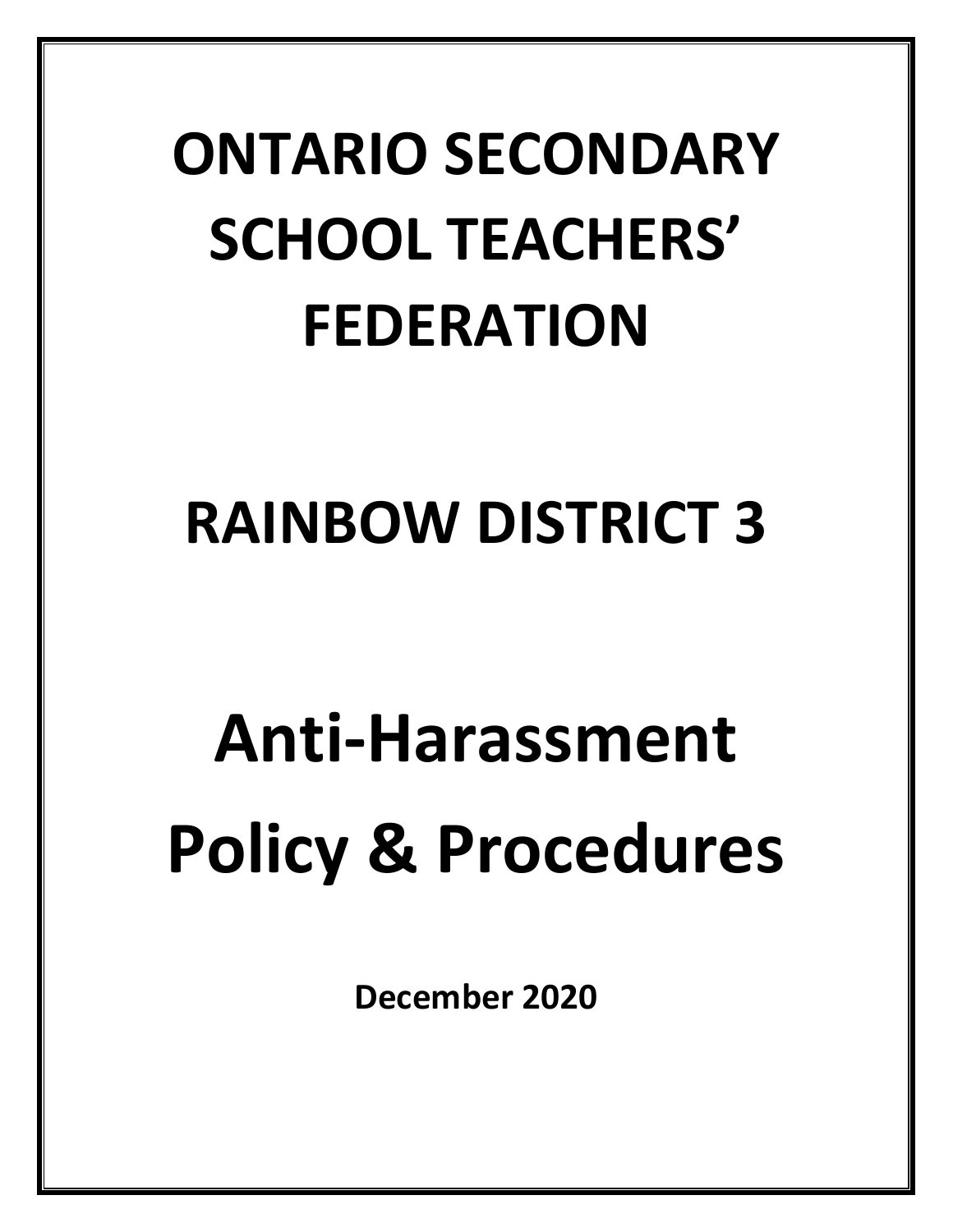#### **OSSTF District 3 Anti-Harassment Policy**

#### **A. Principles of Respectful Workplace and Federation Environments**

A member of OSSTF District 3 has the right to a workplace and union environment free from harassment and bullying.

Harassment and/or discrimination are not joking matters. They have a destructive effect on the workplace environment, individual wellbeing, and union solidarity. Such actions are not only destructive, they can be illegal.

Inadvertent, hidden and system harassment and/or discrimination must be identified and addressed. The roots of system harassment and discrimination include but are not limited to racism, sexism, homophobia and transphobia. OSSTF District 3 does not condone harassment and/or discrimination on the basis of age, national or ethnic origin, colour, religion, sex, gender identity, sexual orientation, rate, socio-economic status or mental or physical disability.

Harassment and/or discrimination can take many forms and may be verbal, physical or psychological. They can involve a wide range of actions including comments, gestures or looks, pictures, messages, touching, or more aggressive actions. These acts may be indirect or overt; they may be isolated or repeated.

Acts of harassment and/or discrimination are always degrading, unwelcome and coercive. They are always unacceptable.

As members of OSSTF District 3, our goal must be to protect human rights, to promote mutual respect and trust, and to foster inclusion.

We cannot condone or tolerate intimidating, demeaning, hostile and aggressive behaviour against another member. We cannot condone these behaviours when we witness them.

As OSSTF District 3 members, we must speak out against this conduct and stand together to protect human rights. We must take action.

OSSTF District 3 is committed to strengthening member solidarity. In addition to representing members' interests in the workplace, OSSTF takes seriously its own responsibility to ensure that members are treated with respect and dignity, whether it is in the course of fulfilling duties as an officer of the federation, or while participating at locally sponsored OSSTF District 3 events and meetings.

Any member who feels targeted by harassment and/or discrimination must be able to speak up and know their concerns will be responded to immediately in accordance with OSSTF District 3 Bylaws and the Resolution and Complaint Process as found in the OSSTF District 3 Policies and Procedures.

#### **B. Policy and Procedures**

#### What is Harassment?

Harassment and discrimination can take many forms and may be verbal or psychological. They can involve a wide range of actions, including comments, gestures or looks, pictures, messages, touching, or more aggressive actions. These acts may be indirect or overt, they may be isolated or repeated.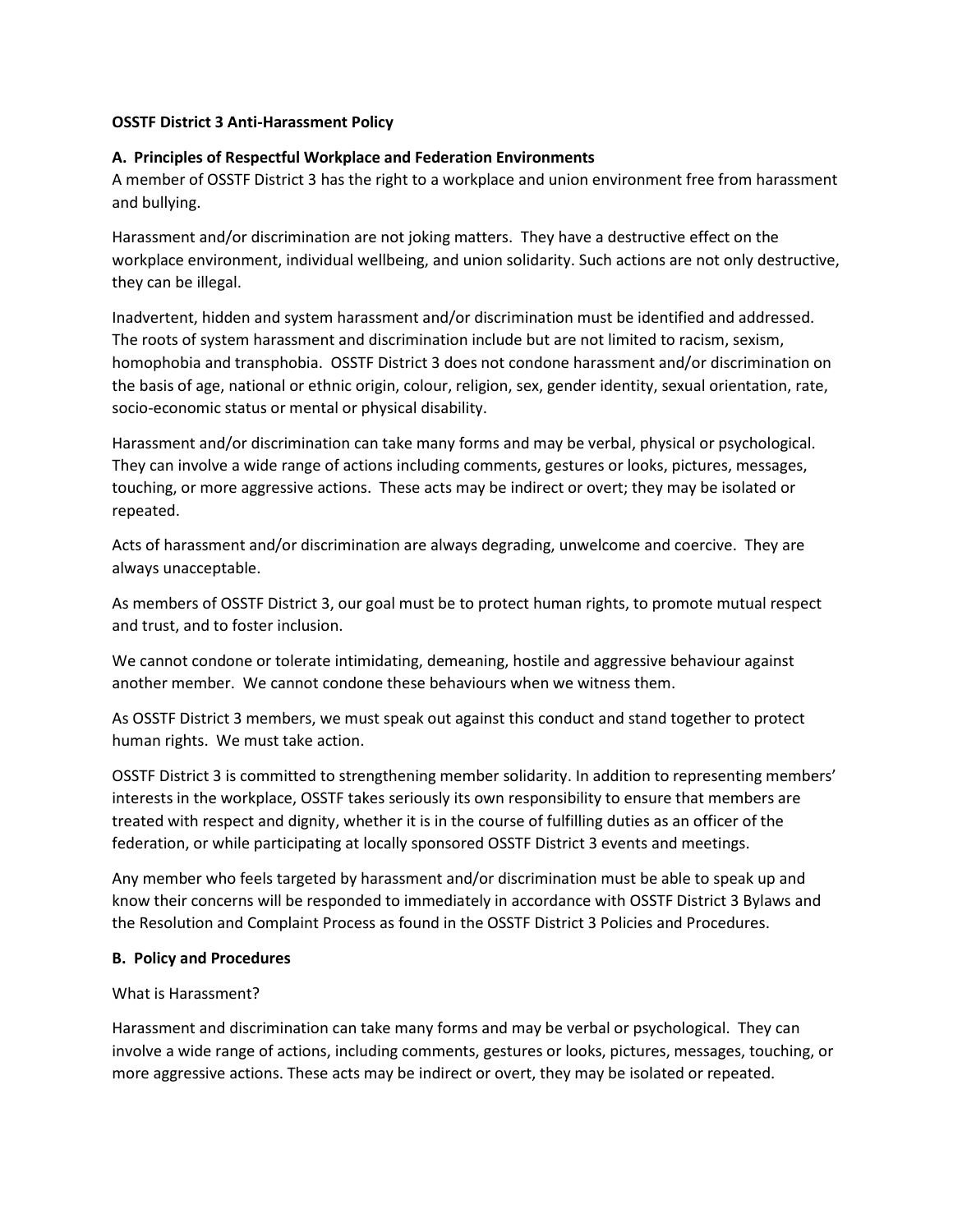These actions may relate to, but are not restricted to, an individual's race, ancestry, place of origin, colour, ethnic origin, citizenship, creed, sex, sexual orientation, gender identity, age, record of offences, religion, marital status, socio-economic status, family status, or mental or physical disability.

#### What is not Harassment?

Vigorous professional debate or disagreement during federation discussion or during meetings, in and of itself, does not constitute harassment. Similarly, firm advice given by federation officers/representatives does not constitute harassment, nor do innate personal attributes in and of themselves, such as a naturally loud voice, physical appearance, or substantial physical size.

#### **Complaint Resolution Procedure**

#### Step 1

The member, or an advocate acting on behalf of the member, verbally or in writing, should make known to the individual that their conduct/behaviour constitutes harassment or discrimination and is unwelcome. The member, or advocate, should request that the offensive behaviour(s) cease.

#### Step 2

If the member (or advocate) is not comfortable approaching the individual or if there is a recurrence of such behaviour(s) following a resolution at Step 1, the member should approach a designated Anti-Harassment Officer at the activity and ask the officer to act on their behalf. If no Anti-Harassment Officer has been designated, the member should approach the OSSTF representative in charge of the event or activity (i.e., the presiding officer) and request that the complaint be addressed. If the incident arises during the course of a member fulfilling their duties as an officer of the federation, the member should approach their Bargaining Unit President.

#### Step 3

The Anti-Harassment Officer (or appropriate designate), upon request of the complainant, will investigate the complaint promptly and confidentially, including separately interviewing the parties and any witness, with a view to resolving the problem informally and having any offensive behaviour(s) stop.

Resolutions at this stage may include (but are not limited to): dismissal of the complaint as vexatious, frivolous, or not meeting the definition of harassment, a verbal apology, a warning from the presiding federation officer, or relocation of the respondent within the venue. If, in the judgment of the Anti-Harassment Officer and/or presiding federation officer, the offending member should leave the activity or event, such a request will be made, and appropriate steps taken to ensure compliance.

#### Step 4

If the complaint cannot be resolved informally, the Anti-Harassment Officer (or designate) will ensure that the federation event or activity can proceed without further harassment. The complainant will be asked to put the complaint and all relevant information in writing. If the complainant chooses to provide such a written complaint, it will be submitted to the District President or designate for action. As per the District 3 Anti-Harassment Policy and Procedures, the Anti-Harassment Officer and/or designate will conduct an investigation, determine if the behaviour falls under the definition of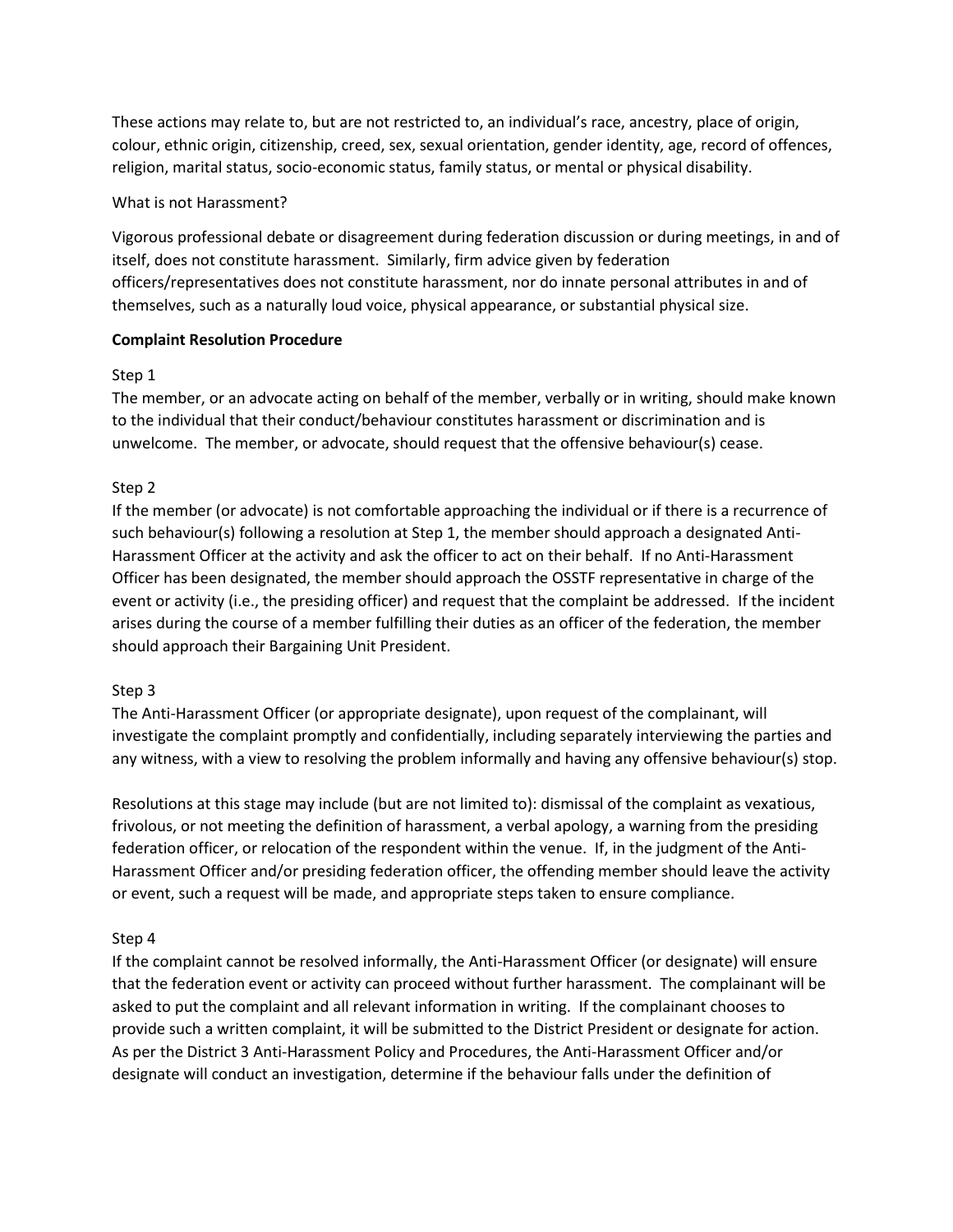harassment, and decide on appropriate remedial action. The parties (Complainant, Respondent) involved will receive a written report stating the findings and any action taken.

The complainant may request District 3 officers to assist in filing the written complaint. The respondent may request District 3 officers to assist in preparing a rebuttal, defense, or appeal.

Decisions made by the Anti-Harassment Officer or designate may be reviewed by the District Executive at the request of the member.

The District Executive shall keep a confidential file of all records and reports related to the investigation of written complaints for a period of five years.

None of the above restricts a member's right to file a complaint with the Ontario Human Rights Commission or to make a complaint to police.

#### **Anti-Harassment Appeals Procedure:**

Members of District 3 affected by a decision resulting from a complaint under the District 3 Anti-Harassment Policy and Procedures may appeal this decision using the following procedure:

#### Step 1

Within twenty (20) days of the decision, the affected member (herein called the Appellant) shall submit a request in writing to the District Executive for an Appeal Hearing.

#### Step 2

Within fifteen (15) days of receiving the request, the District Executive shall appoint three (3) members of the District Executive (herein called the Appeals Committee) to consider the appeal.

Step 3

Within ten (10) days of the formation of the Appeals Committee, it shall meet to consider the appeal.

#### Step 4

The Appeals Committee shall review the complaint, the investigation process and findings, and the decision.

#### Step 5

Following the review, the Appeals Committee shall either confirm or modify the decision.

#### Step 6

The decision of the Appeals Committee shall be consistent with the District 3 Anti-Harassment Policy and Procedures.